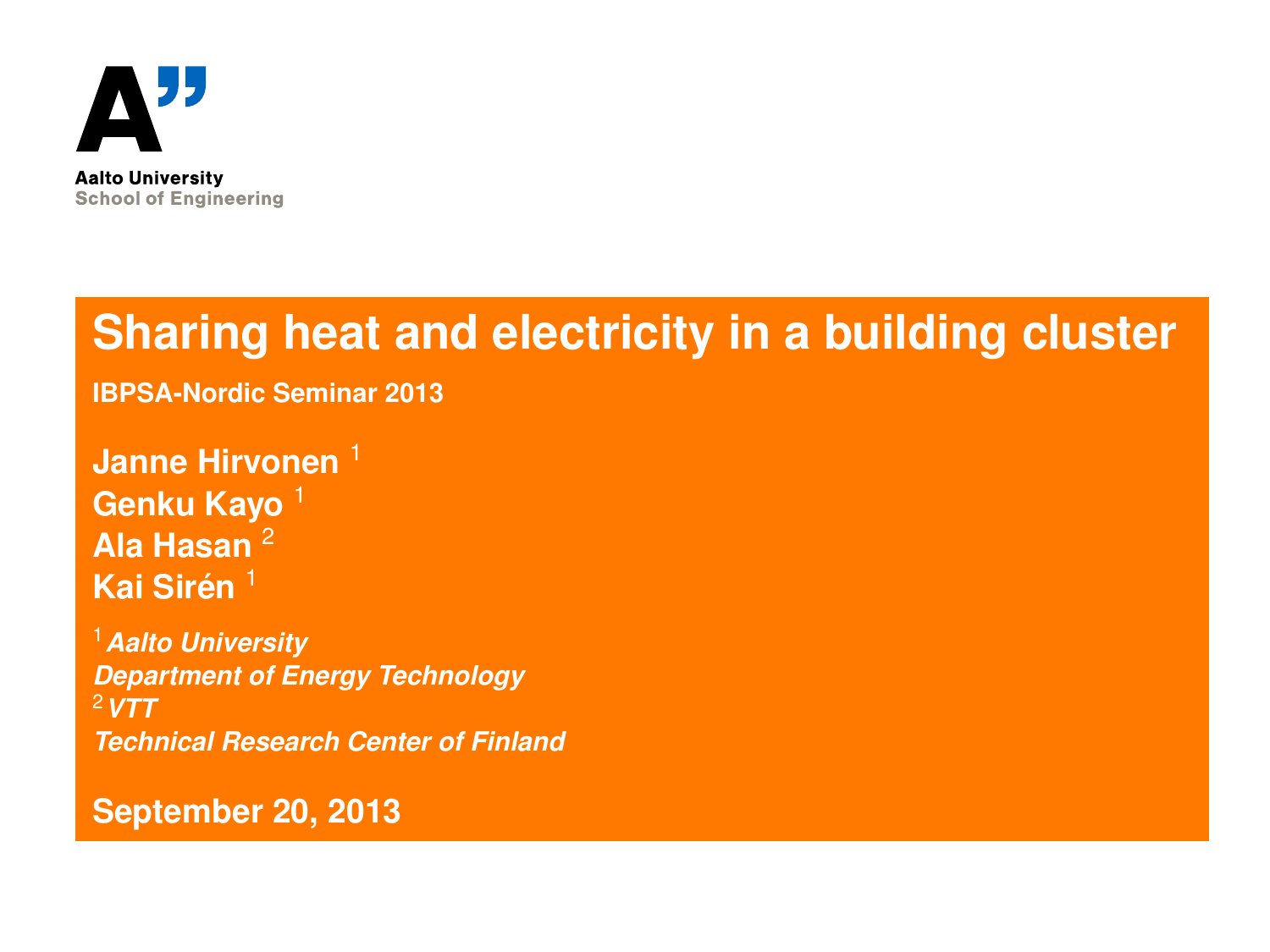

- Roughly 40 % of energy consumption comes from buildings.
- Incentive towards nearly zero energy buildings (nZEB) in Europe and Japan.
- Increasing popularity of CHP in Japan.



**[Energy sharing in building clusters](#page-0-0) 2/20 Janne Hirvonen**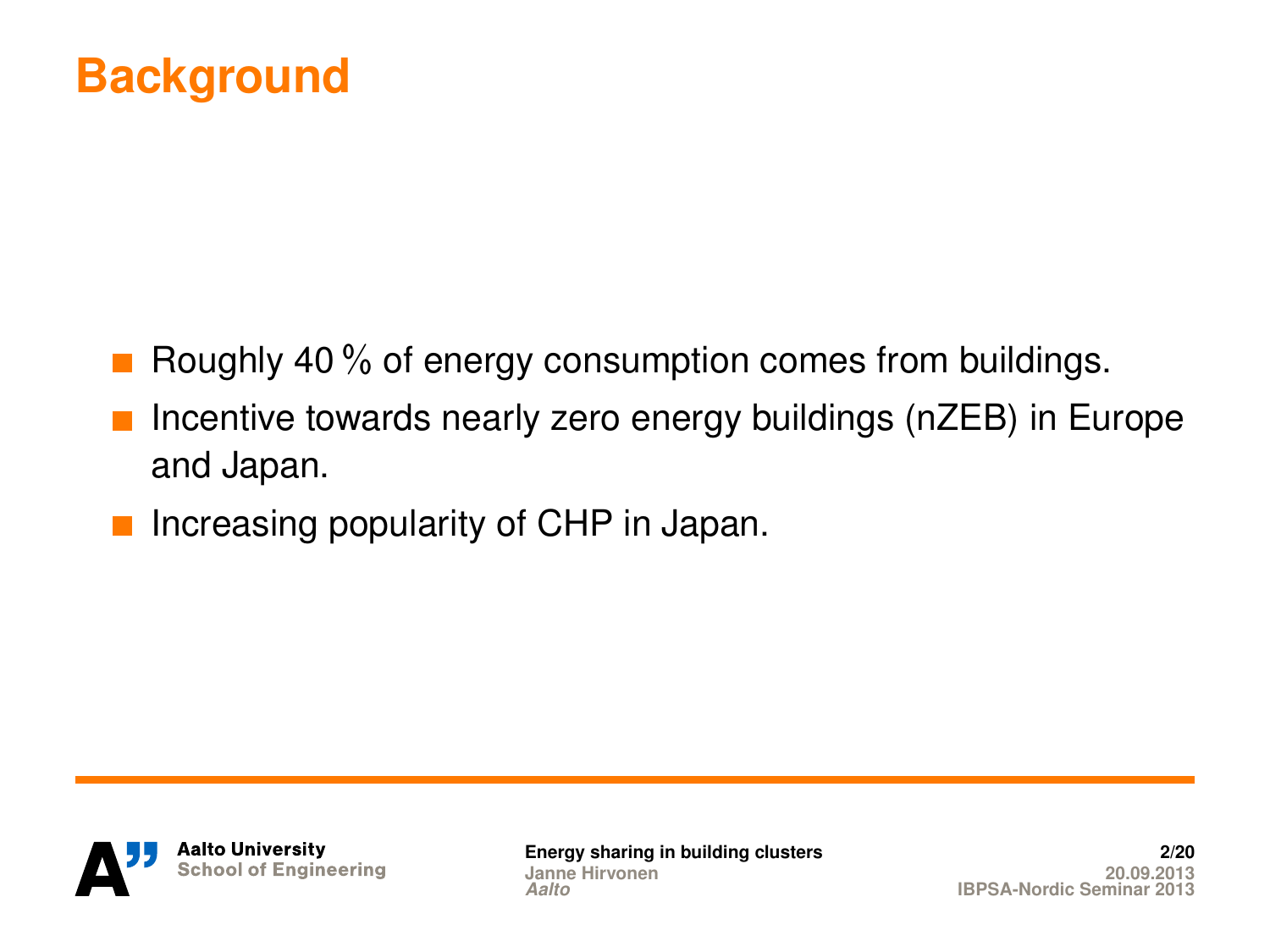# **Energy mismatch in nZEB**

- Solar and wind energy not matched to demand
- CHP waste
	- $\blacksquare$  Heat and electricity needs differ
	- Idle capacity
- Buying and selling energy not equally valuable
- $\Rightarrow$  Large storages or energy sharing



**[Energy sharing in building clusters](#page-0-0) 3/20 Janne Hirvonen**<br>Aalto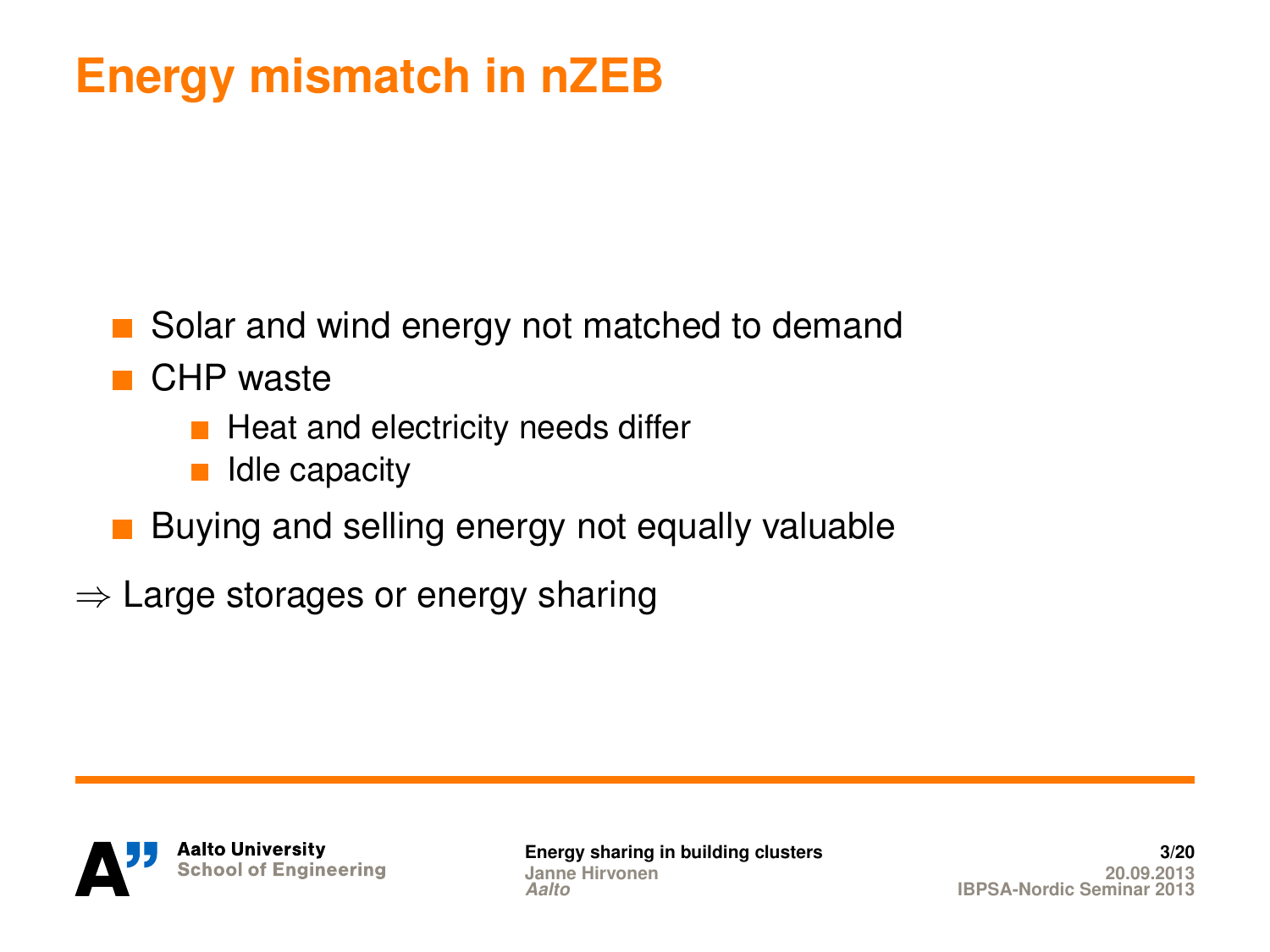# **Net zero energy clusters**

Equip buildings with renewable energy generation and combine them into a cluster.

Share heat and electricity within the cluster

- **Lower relative peak demand** 
	- **Less maximum generation capacity needed per building**
- **Less storage capacity needed**
- **Less energy wasted**
- Neighbours benefit from green energy



**[Energy sharing in building clusters](#page-0-0) Janne Hirvonen**<br>Aalto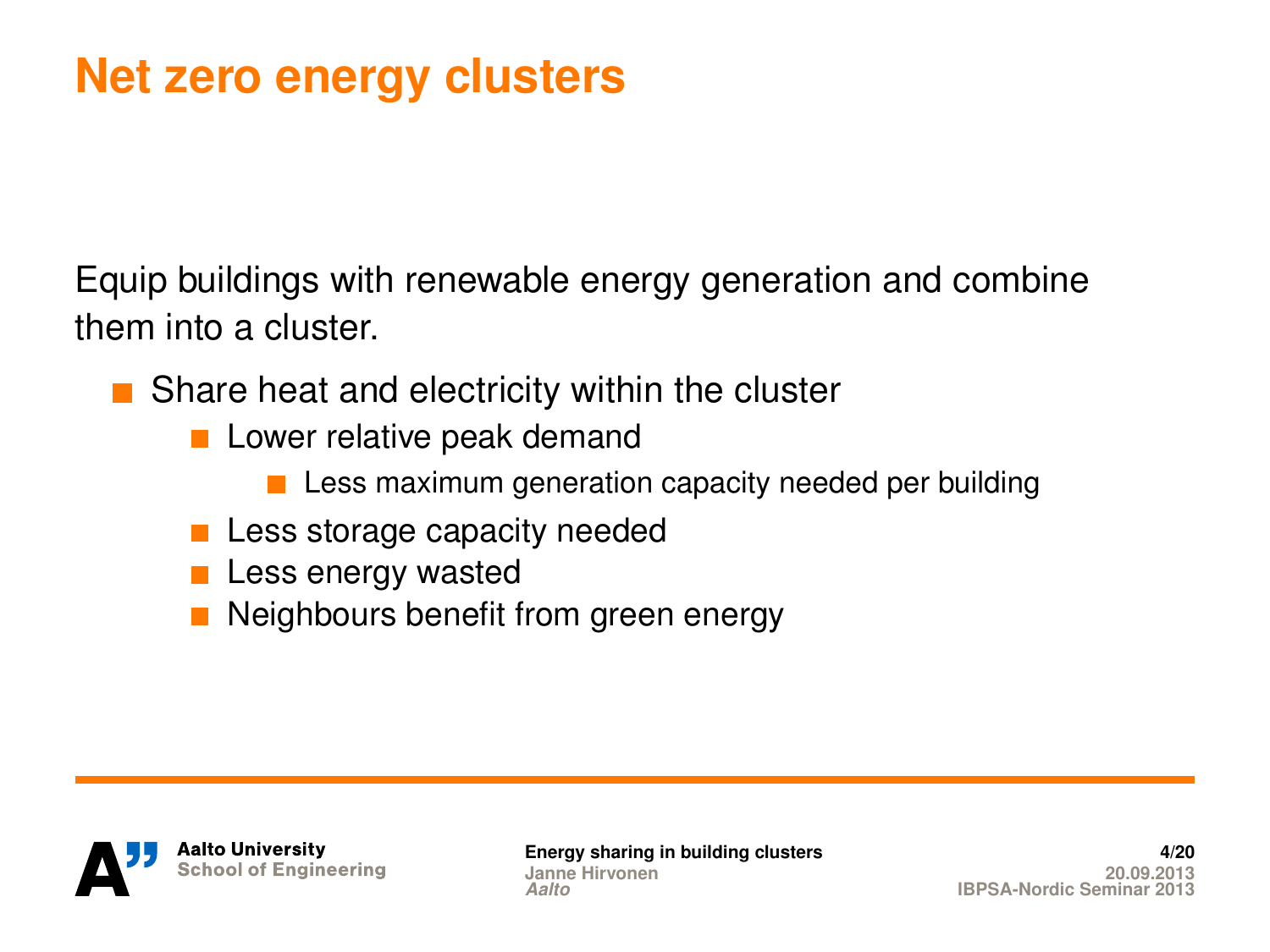# **Basic setup**

TRNSYS simulation with premade energy consumption profiles for office (5000  $\mathrm{m}^{2})$  and residential (20 000  $\mathrm{m}^{2})$  buildings. The energy system consists of

- **Electricity** 
	- $\blacksquare$  CHP
	- **Grid**
- **Heating** 
	- $\blacksquare$  CHP
	- **Boiler**
	- $\blacksquare$  Thermal storage
- **Cooling** 
	- **Absorption chiller**
	- Vapor compression chiller



**[Energy sharing in building clusters](#page-0-0) 5/20 Janne Hirvonen**<br>Aalto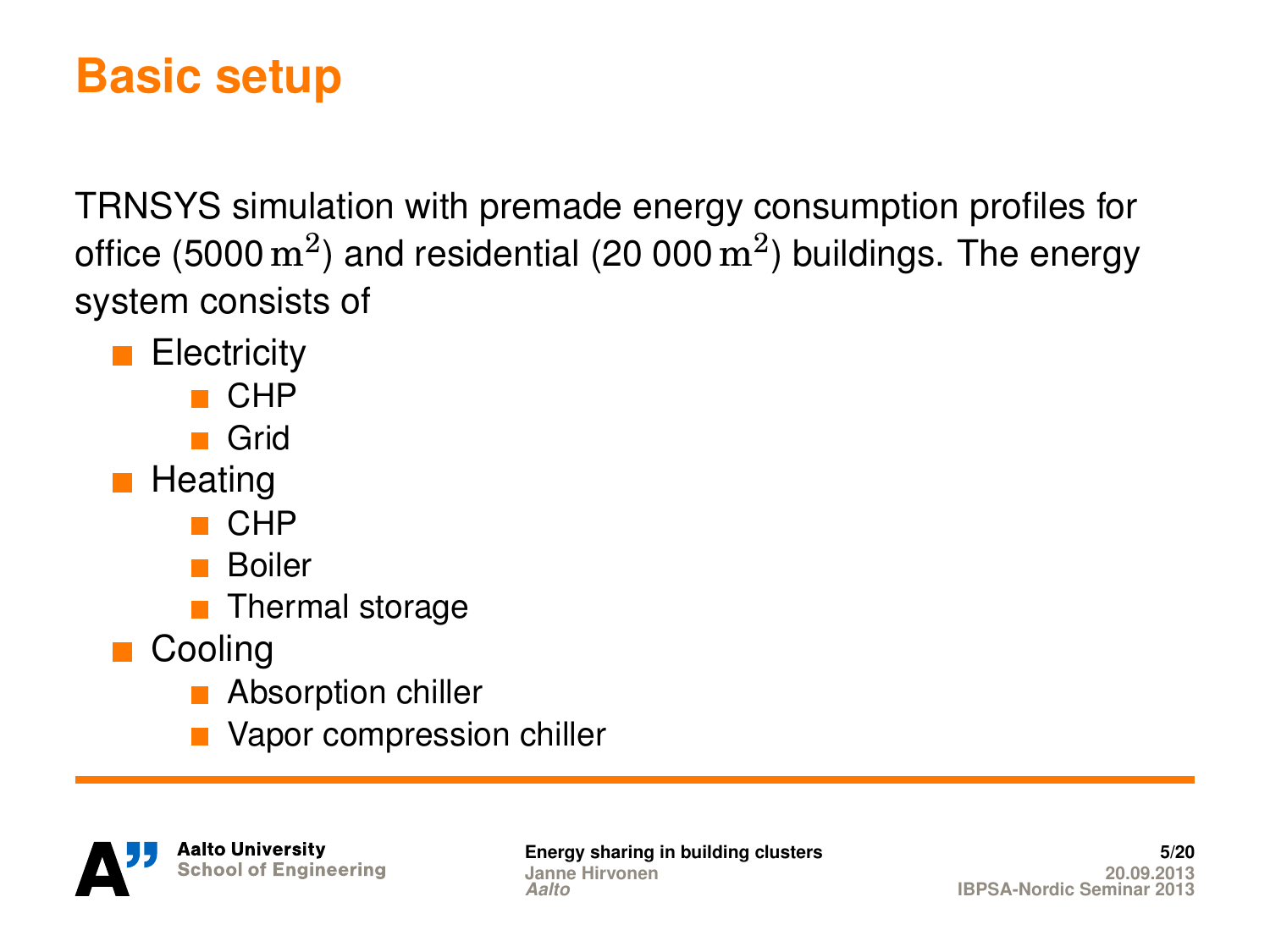## **CHP and fuel**

| Energy type | CHP efficiency |  |
|-------------|----------------|--|
| Electrical  | $33\%$         |  |
| Thermal     | 50%            |  |

|                  | Energy source PEF $(kWh_{PE}/kWh_{end-use})$ |  |
|------------------|----------------------------------------------|--|
| <b>Biogas</b>    | 0,14                                         |  |
| Natural gas      | 1,05                                         |  |
| Grid electricity | 2.77                                         |  |



**[Energy sharing in building clusters](#page-0-0) 6/20 Janne Hirvonen 20.09.2013** *Aalto* **[IBPSA-Nordic Seminar 2013](#page-0-0)**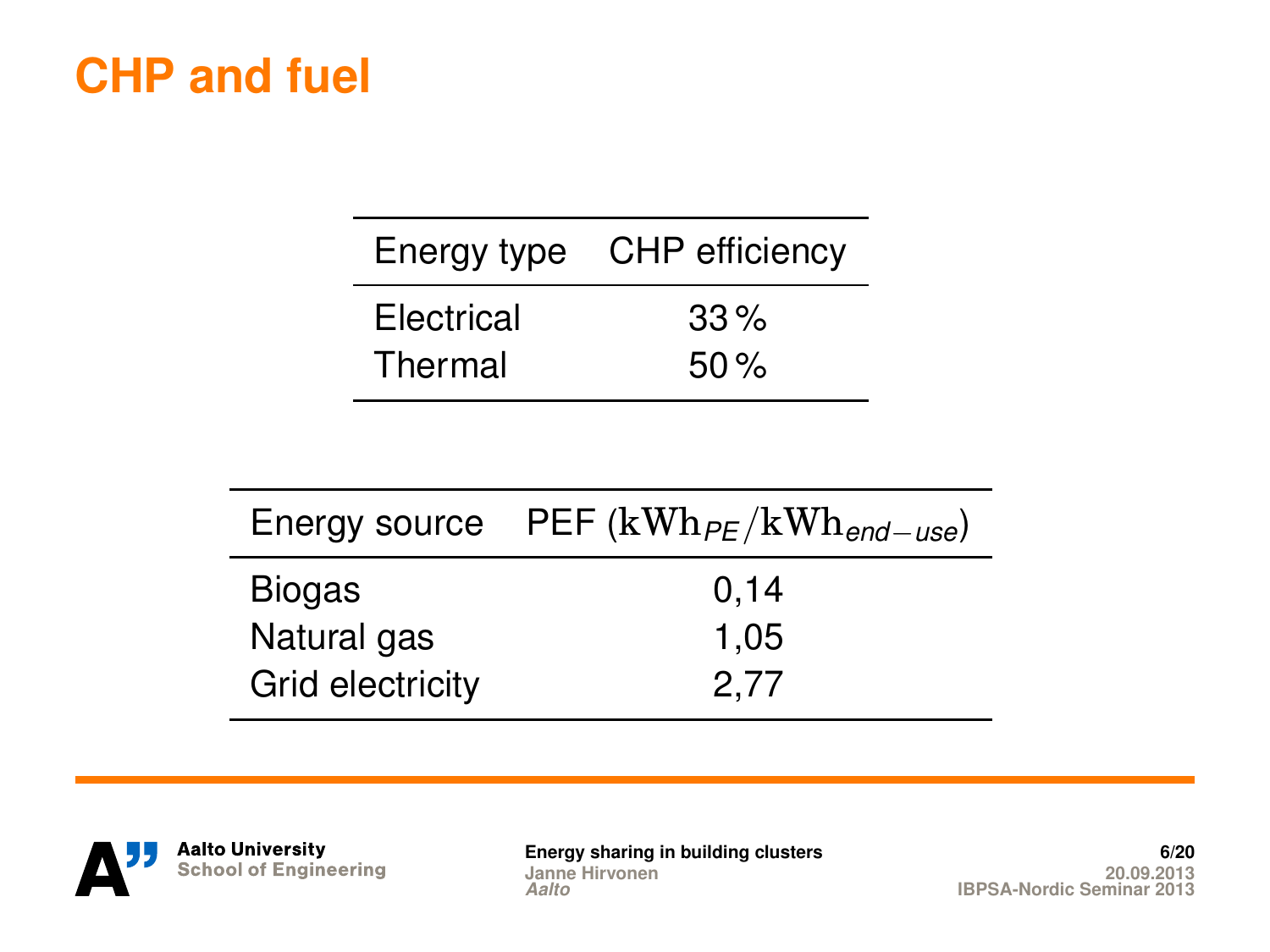

### Energy demands of the office for one typical day of each month



**Janne Hirvonen**<br>Aalto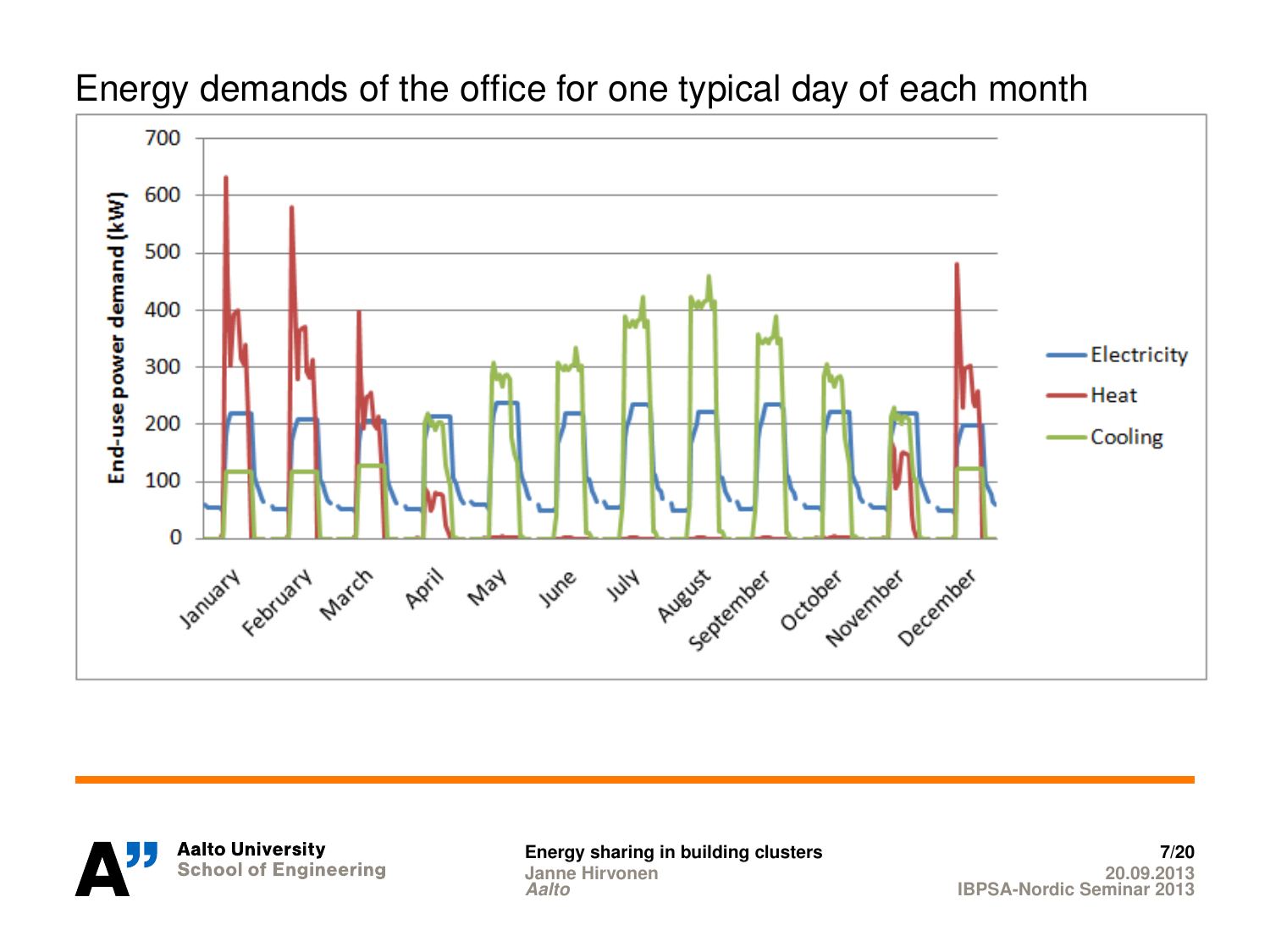## Energy demands of the residential buildings for one typical day of each month





**[Energy sharing in building clusters](#page-0-0) 8/20** *Aalto* **[IBPSA-Nordic Seminar 2013](#page-0-0)**

**Janne Hirvonen**<br>Aalto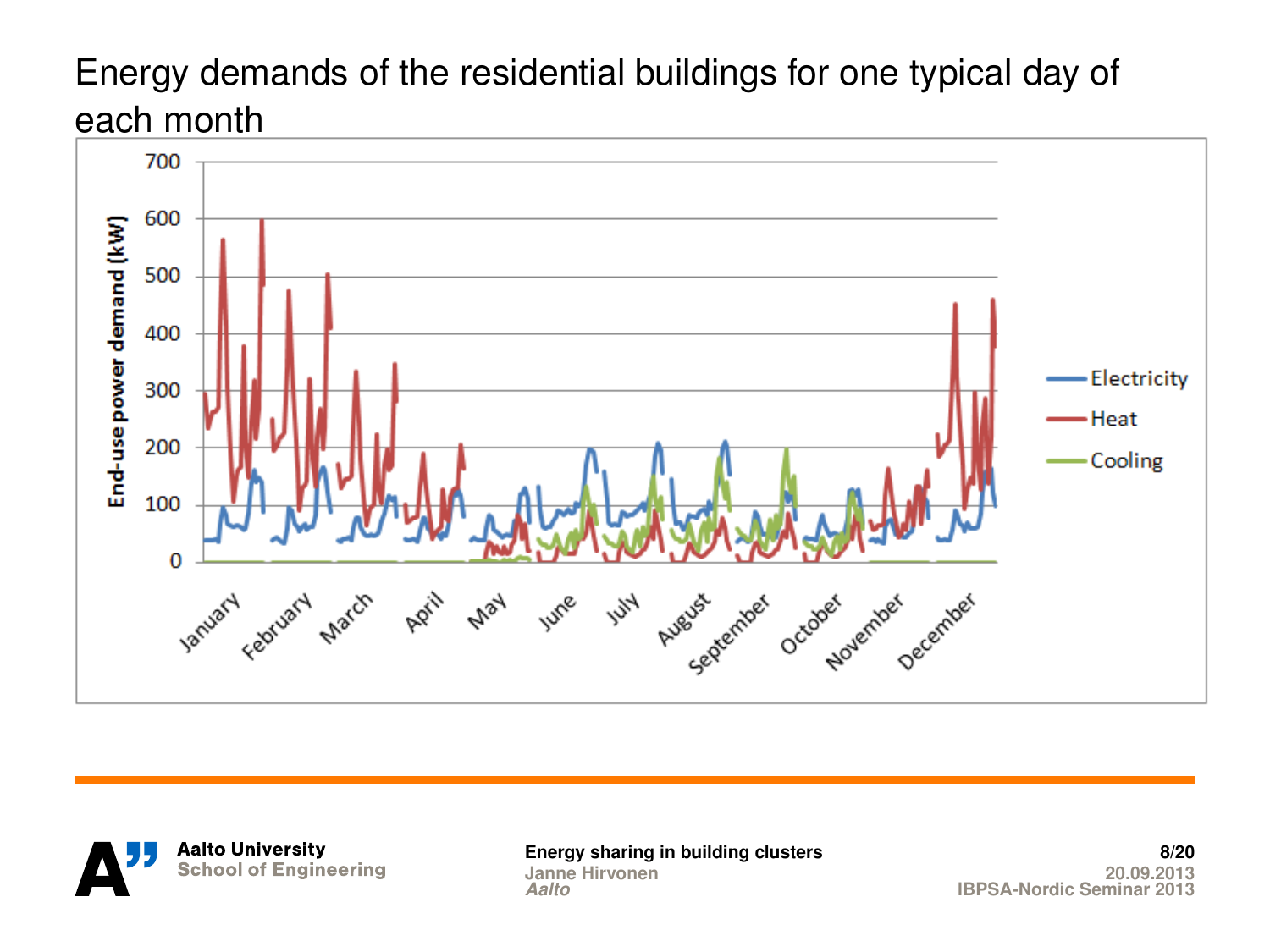Commercial electric grid





**[Energy sharing in building clusters](#page-0-0) 9/20 Janne Hirvonen**<br>Aalto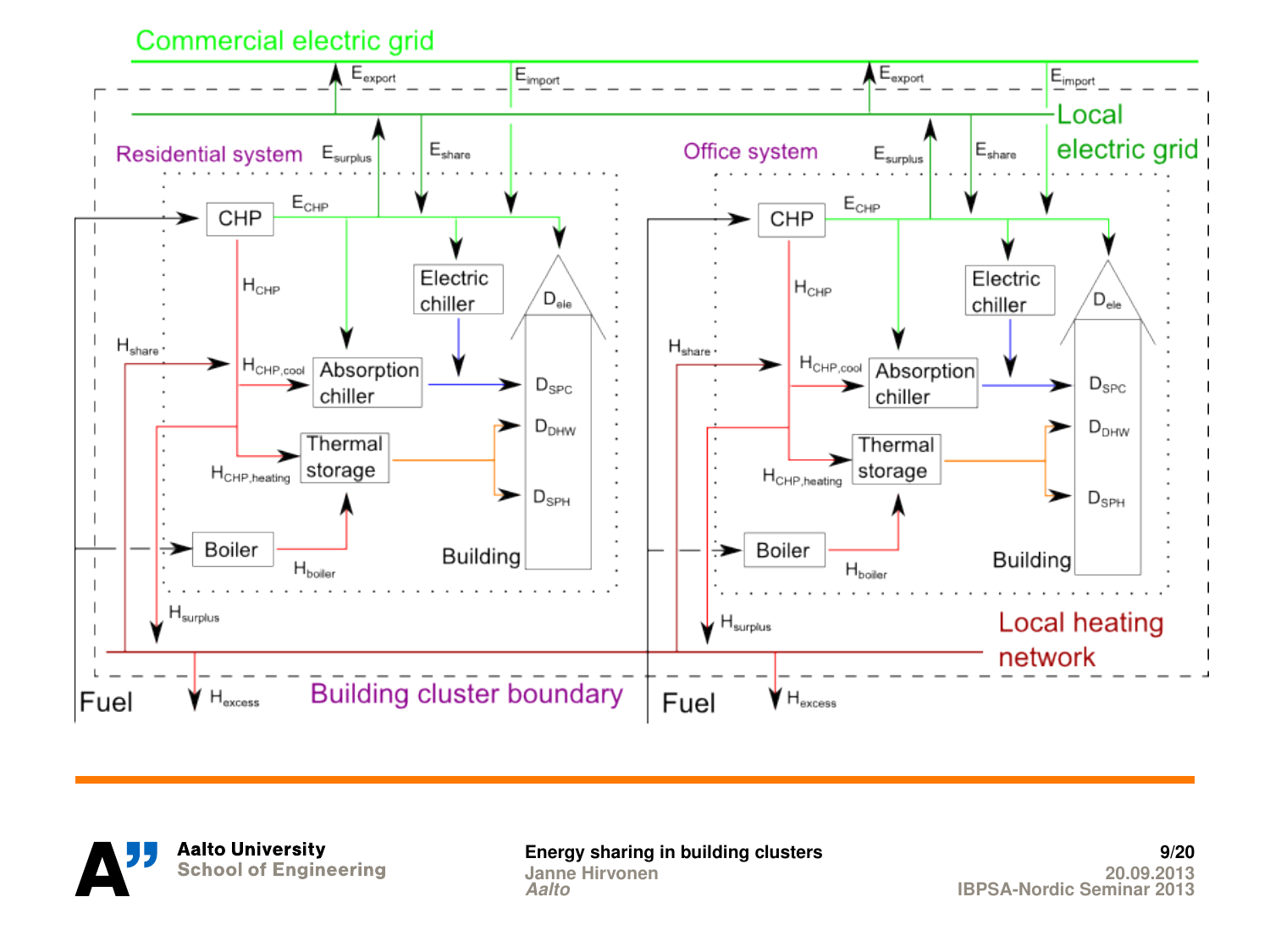

16 cases with one or two CHP plants. Different CHP operation modes and sizes.

- **1.** Peak electric tracking
- **2.** Constant operation
- **3.** Electric tracking
- **4.** Thermal tracking
- **5.** Hybrid tracking

Individual tracking, only excess is shared. Biogas and natural gas as fuel.



**[Energy sharing in building clusters](#page-0-0) 10/20 Janne Hirvonen**<br>Aalto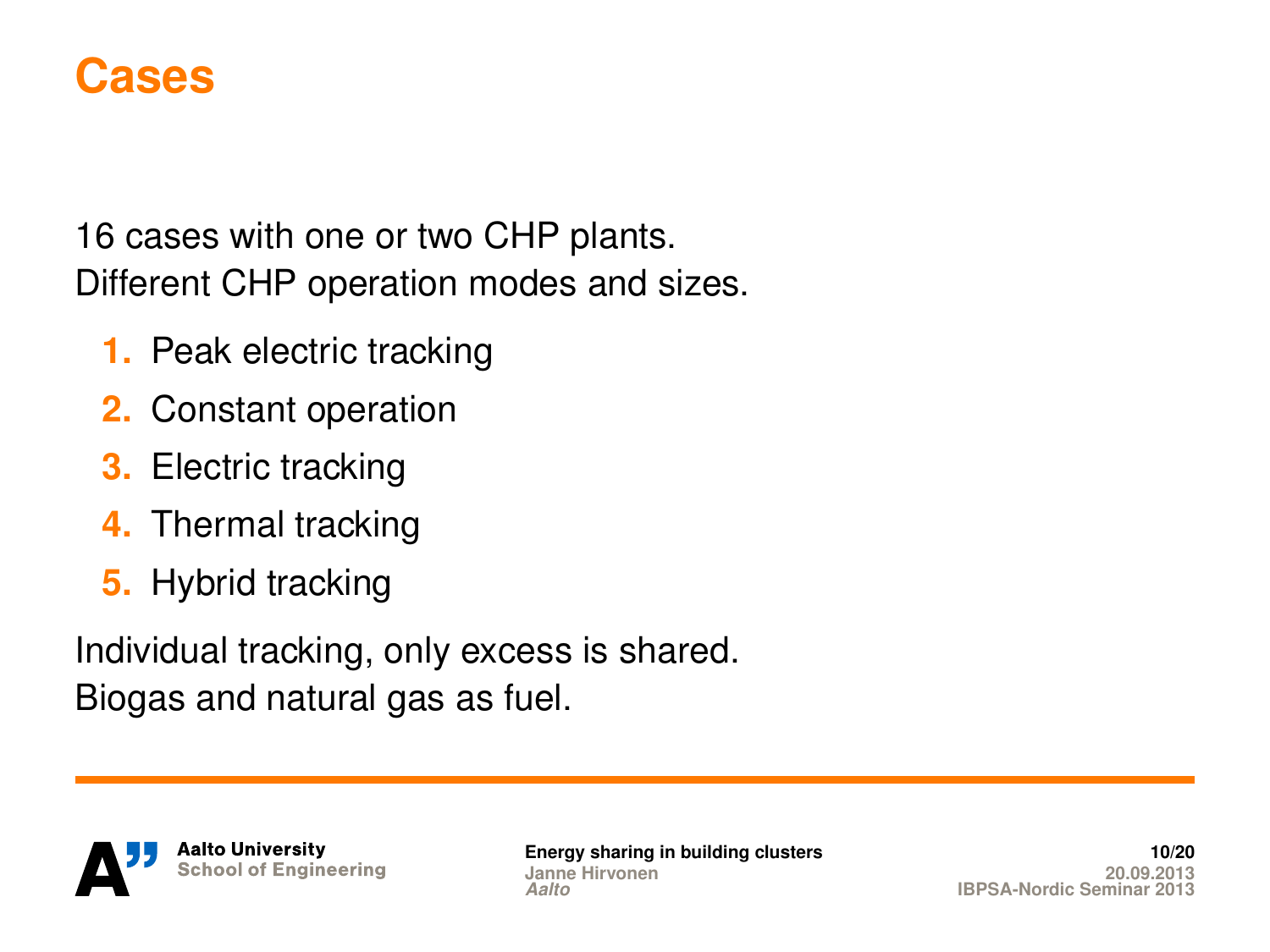| Case | <b>Residential CHP</b><br>capacity (kW) | Office CHP<br>capacity (kW) | Residential<br>CHP mode | Office<br>CHP mode |
|------|-----------------------------------------|-----------------------------|-------------------------|--------------------|
|      | O                                       | $\Omega$                    |                         |                    |
|      |                                         | 450                         |                         |                    |
| 3    | 350                                     | 0                           |                         |                    |
| 4    | 0                                       | 450                         |                         | 5                  |
| 5    | 350                                     | 0                           | 5                       |                    |
| 6    | 350                                     | 450                         | 3                       | 3                  |
| 7    | 350                                     | 450                         | $3*$                    | 3                  |
| 8    | 350                                     | 450                         |                         |                    |
| 9    | 350                                     | 450                         |                         |                    |
| 10   | 350                                     | 450                         | 4                       |                    |
| 11   | 350                                     | 450                         | 5                       | 5                  |
| 12   | 350                                     | 450                         | 3                       | 4                  |
| 13   | 350                                     | 450                         |                         | 3                  |
| 14   | 120                                     | 450                         | 2                       | 5                  |
| 15   | 120                                     | 160                         | 2                       | 2                  |
| 16   | 500                                     | 600                         | 5                       | 5                  |

### Gross CHP capacities and operation modes.

\* Residential system follows the combined electric load of office and residential.

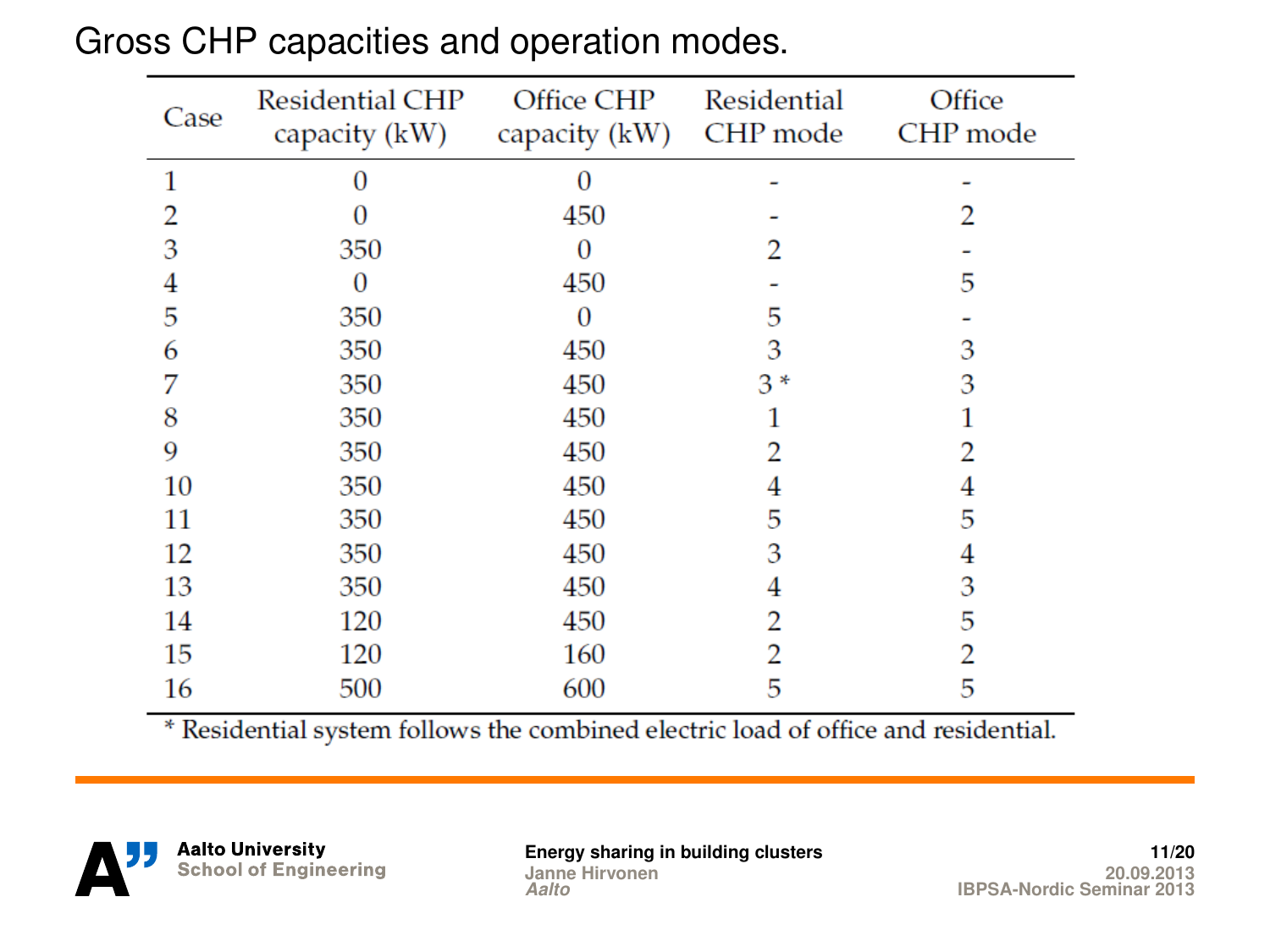## Primary energy consumption with biogas



**Aalto University** School of Engineering

**Janne Hirvonen**<br>Aalto

**[Energy sharing in building clusters](#page-0-0) 12/20** *Aalto* **[IBPSA-Nordic Seminar 2013](#page-0-0)**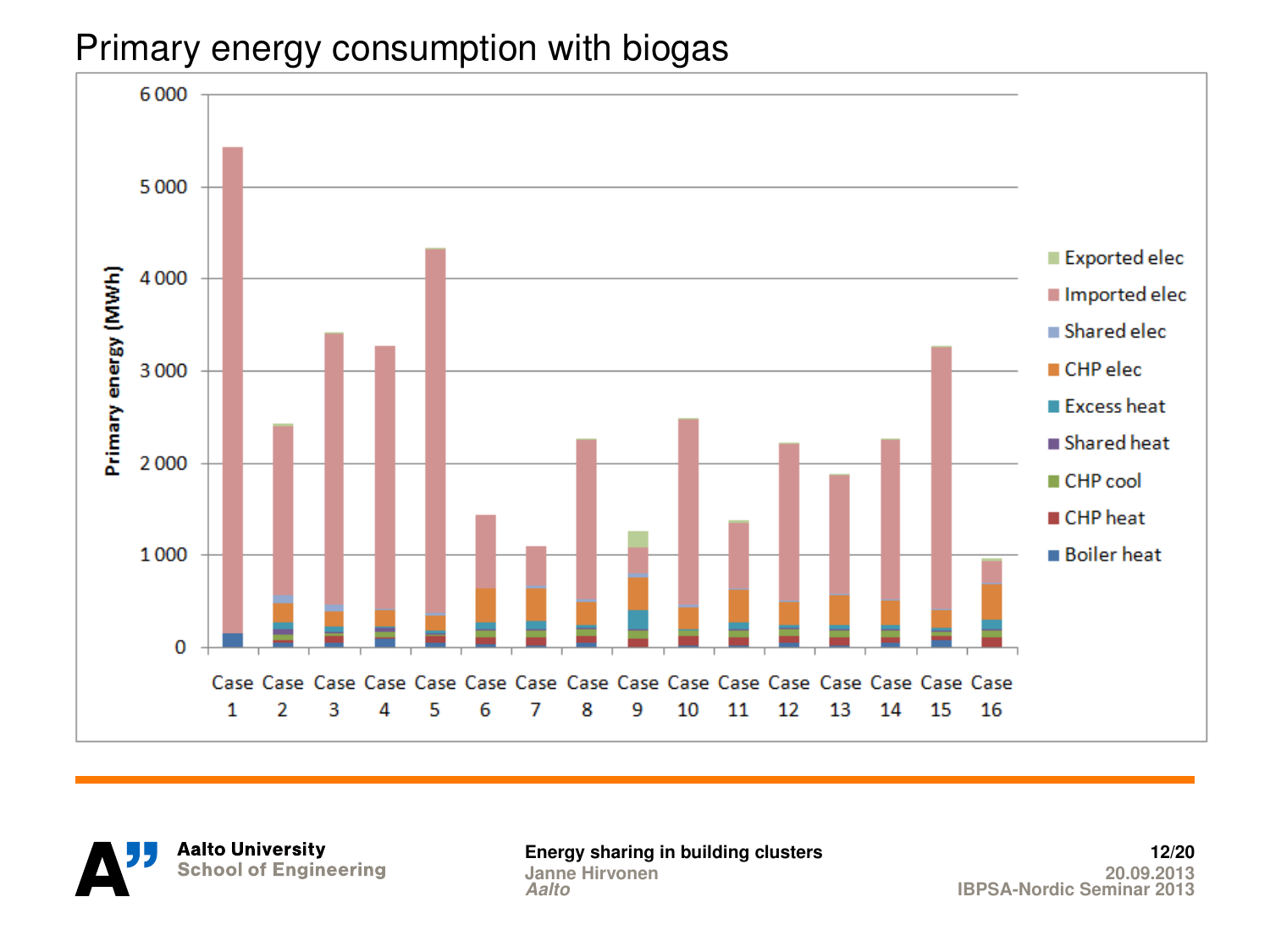## Primary energy consumption with natural gas



**Aalto University** School of Engineering

**Janne Hirvonen** 

**[Energy sharing in building clusters](#page-0-0) 13/20** *Aalto* **[IBPSA-Nordic Seminar 2013](#page-0-0)**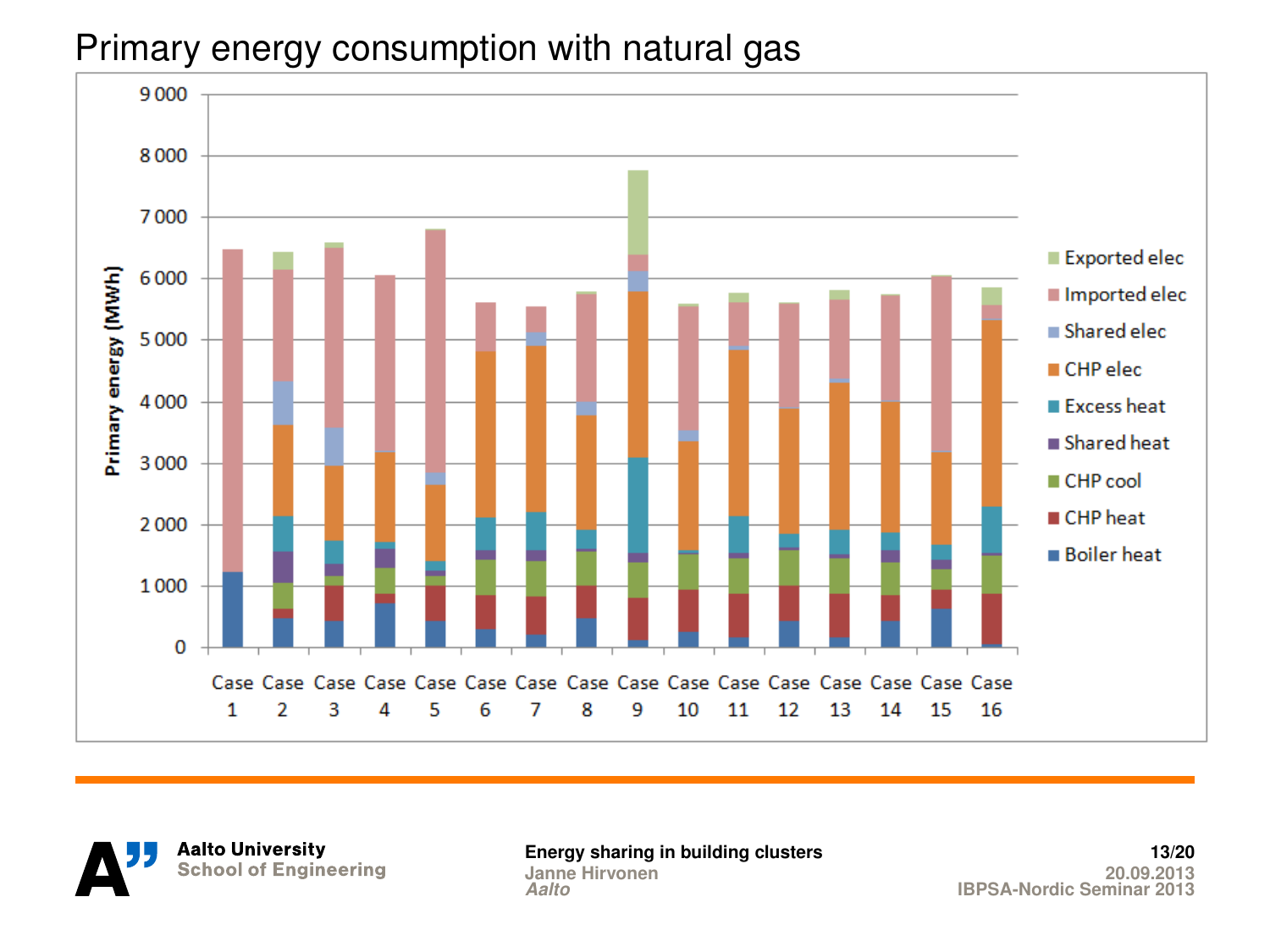

### Reduction in PE consumption due to sharing with biogas



**[Energy sharing in building clusters](#page-0-0) 14/20 Janne Hirvonen**<br>Aalto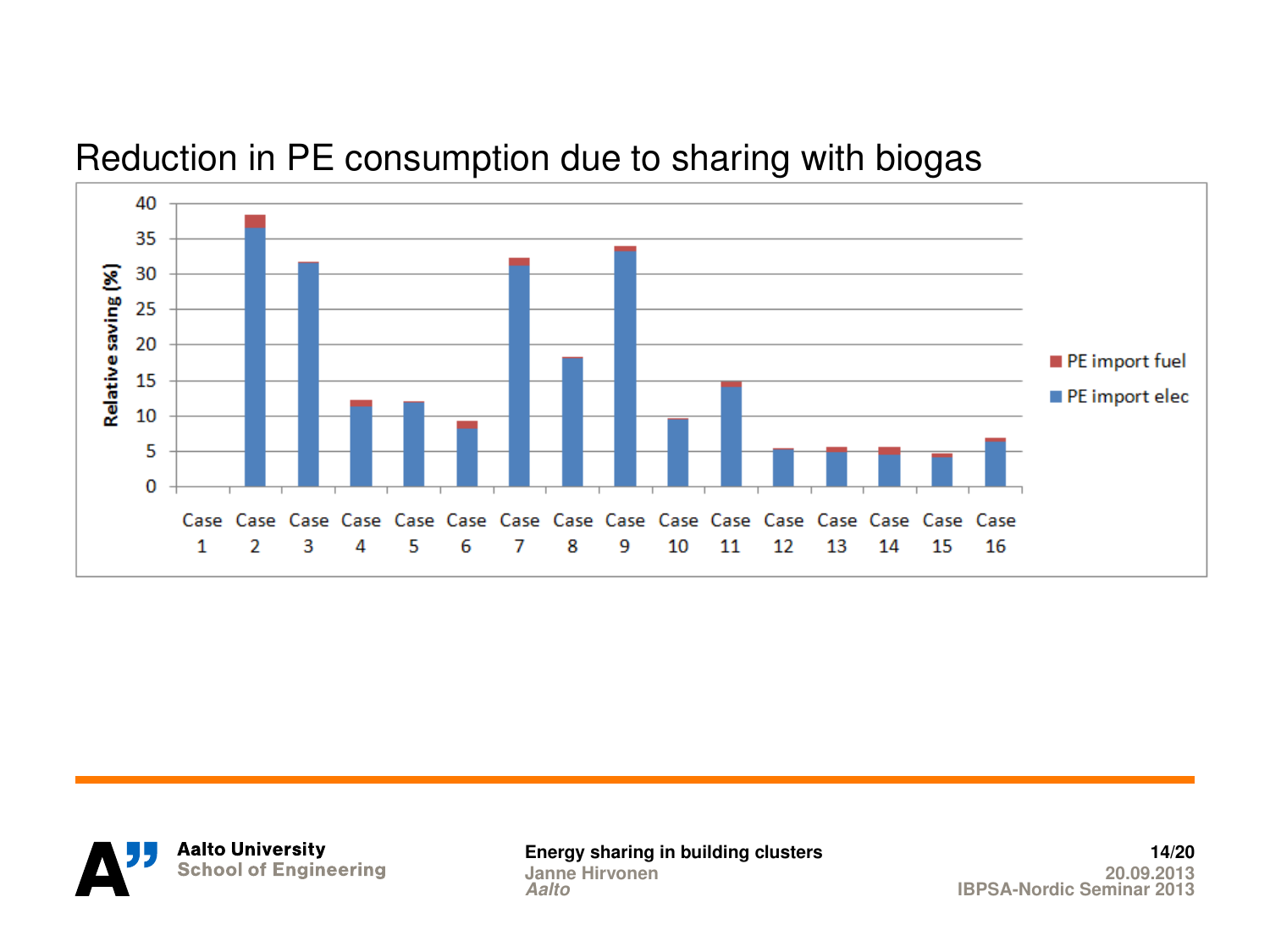### Reduction in PE consumption due to sharing with natural gas





**[Energy sharing in building clusters](#page-0-0) 15/20 Janne Hirvonen**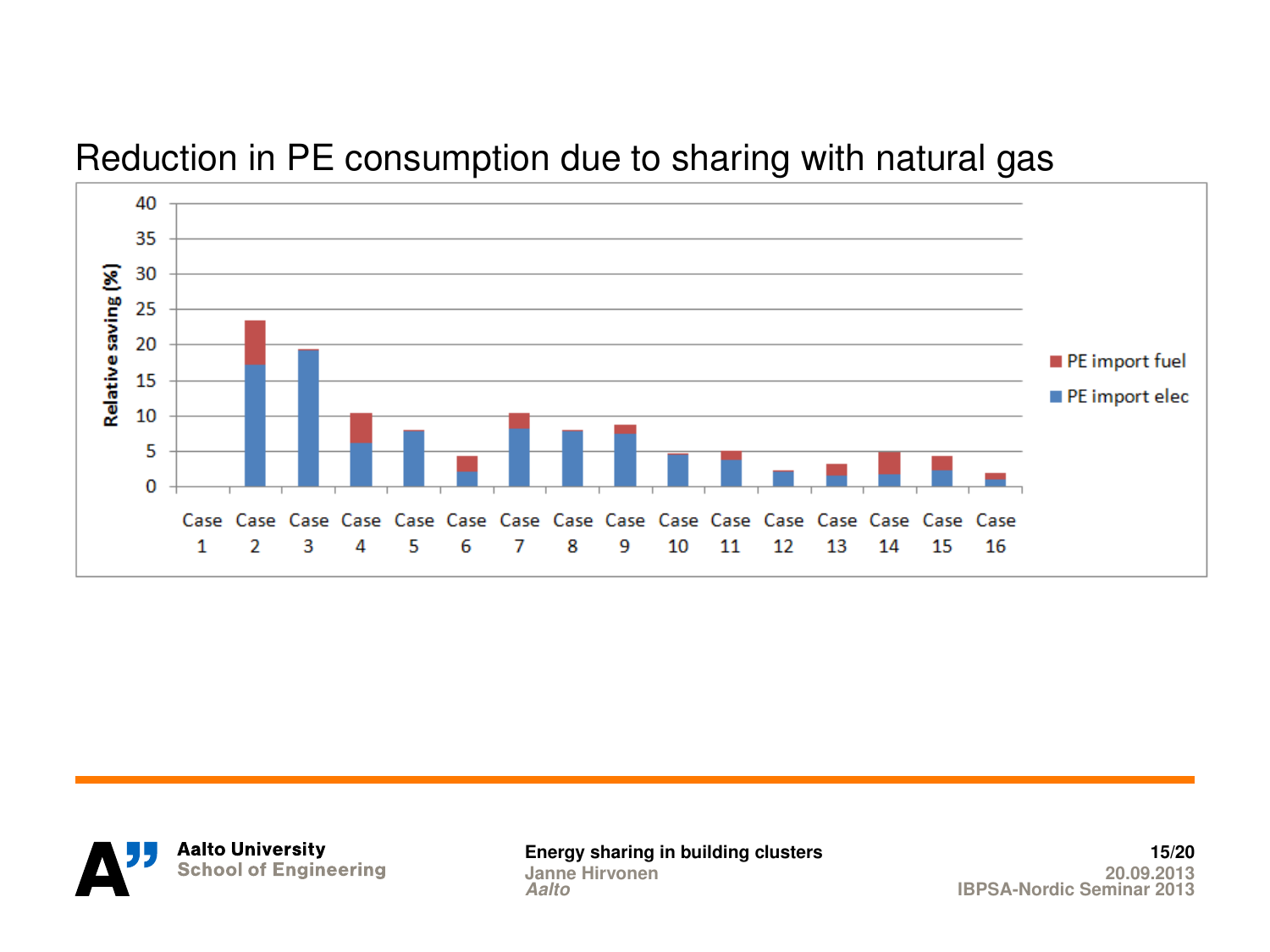

### Surplus electricity that was exported or shared to neighbour

**Aalto University** School of Engineering **[Energy sharing in building clusters](#page-0-0) 16/20 Janne Hirvonen**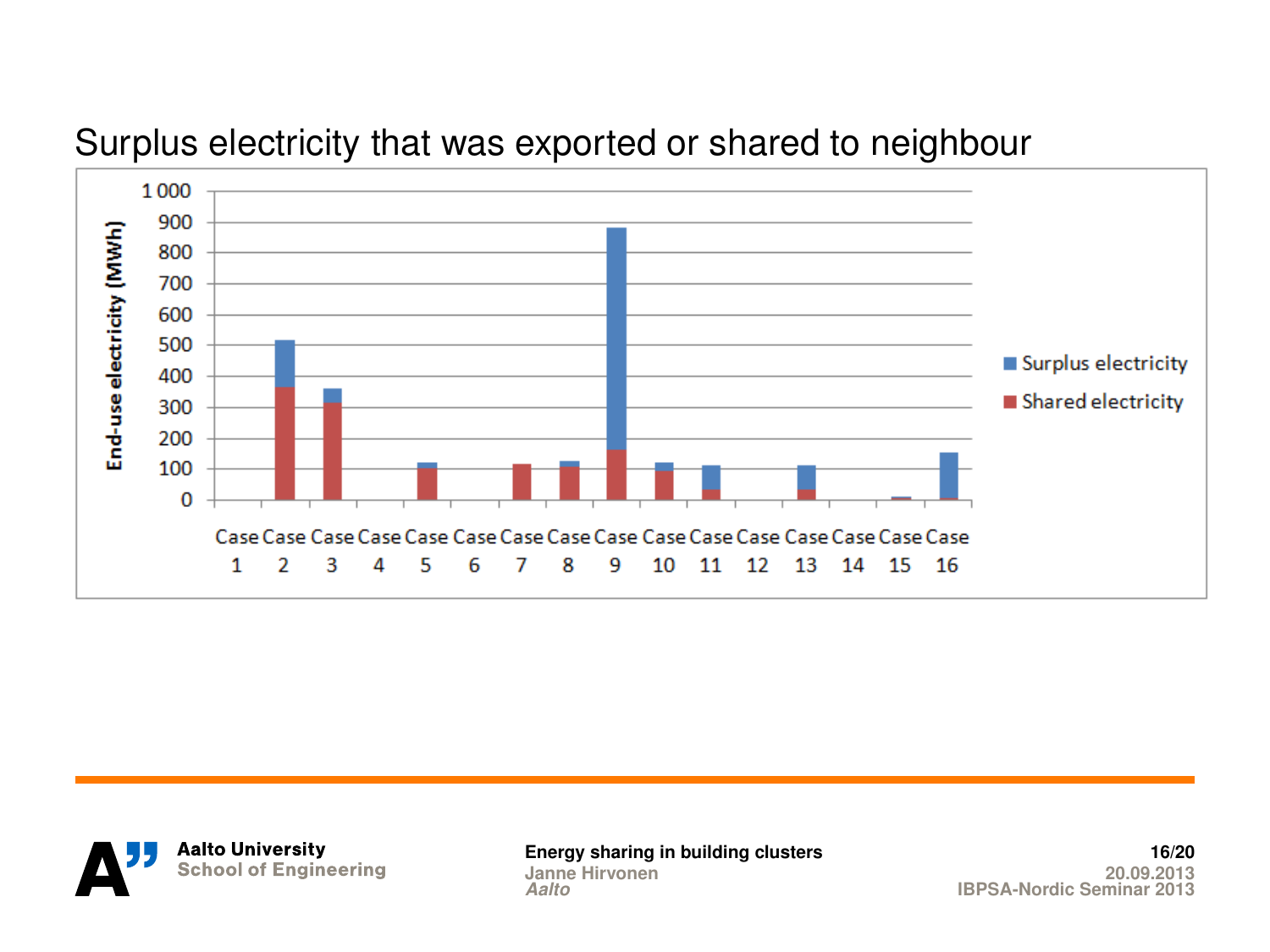

### Surplus heat that was wasted or shared to neighbour

**Aalto University** School of Engineering **[Energy sharing in building clusters](#page-0-0) 17/20 Janne Hirvonen**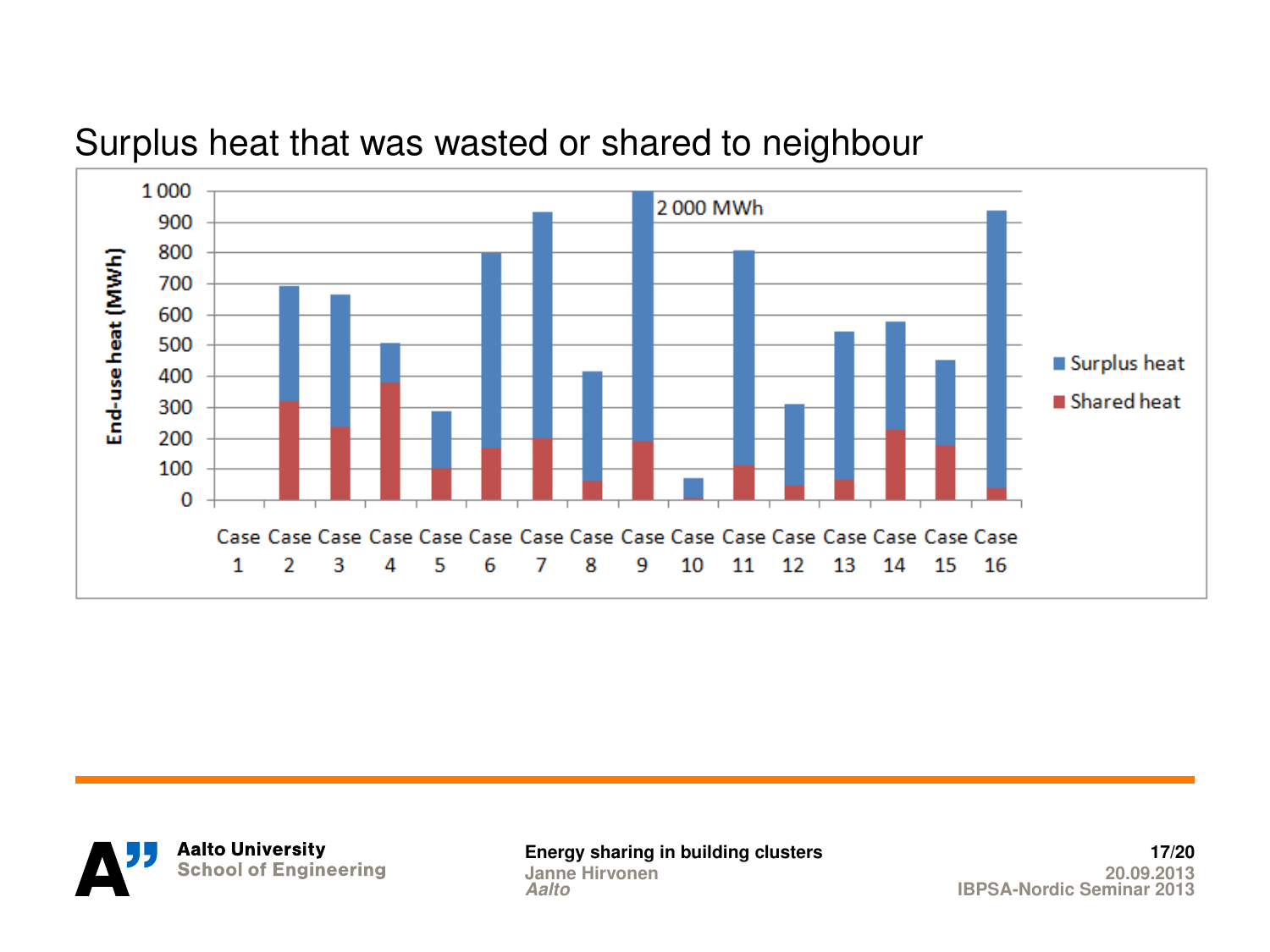## **Conclusions**

Local energy sharing decreased primary energy consumption by 5 *. . .* 38 % with biogas and by 2 *. . .* 23 % with natural gas.

Main PE benefit of heat sharing came from reduced electric cooling demand.

If demand peaks differ, idle capacity from smaller CHPs can be leased to neighbours to meet the same demand as with larger CHPs, but with less wasted energy.

Excess energy was minimized when using just a single demand tracking CHP.



**[Energy sharing in building clusters](#page-0-0) Janne Hirvonen**<br>Aalto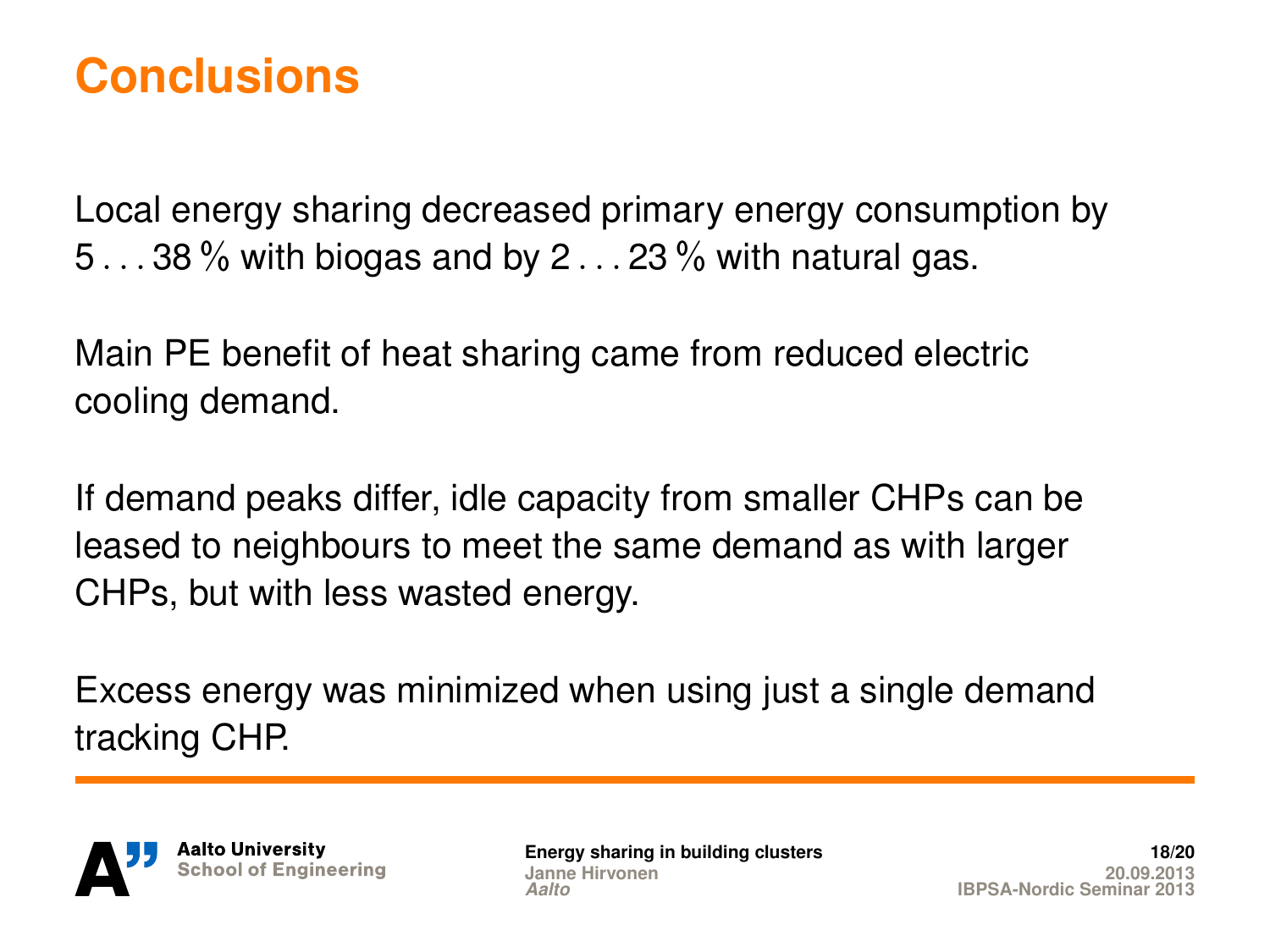## **Future steps**

## Economics

- **Money from exporting vs. sharing**
- Varying electricity prices depending on time
- Different consumption profiles
	- **Nariance between domestic buildings**
	- Other building types
	- **More buildings**
- Solar and wind energy



**[Energy sharing in building clusters](#page-0-0) 19/20 Janne Hirvonen**<br>Aalto